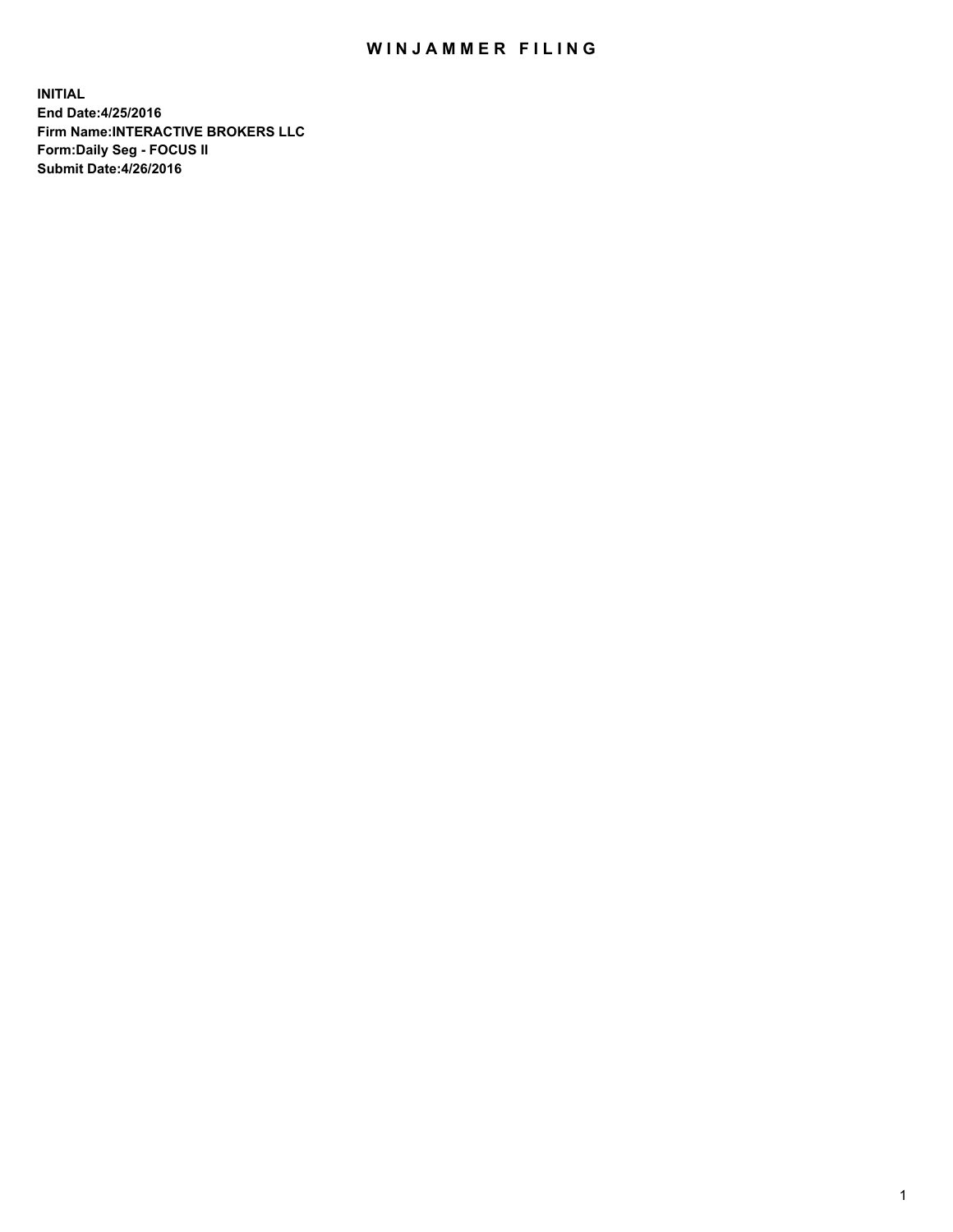## **INITIAL End Date:4/25/2016 Firm Name:INTERACTIVE BROKERS LLC Form:Daily Seg - FOCUS II Submit Date:4/26/2016 Daily Segregation - Cover Page**

| Name of Company<br><b>Contact Name</b><br><b>Contact Phone Number</b><br><b>Contact Email Address</b>                                                                                                                                                                                                                         | <b>INTERACTIVE BROKERS LLC</b><br><b>Alex Parker</b><br>203-618-7738<br>aparker@interactivebrokers.com |
|-------------------------------------------------------------------------------------------------------------------------------------------------------------------------------------------------------------------------------------------------------------------------------------------------------------------------------|--------------------------------------------------------------------------------------------------------|
| FCM's Customer Segregated Funds Residual Interest Target (choose one):<br>a. Minimum dollar amount: ; or<br>b. Minimum percentage of customer segregated funds required:% ; or<br>c. Dollar amount range between: and; or<br>d. Percentage range of customer segregated funds required between:% and%.                        | <u>0</u><br>155,000,000 245,000,000<br>0 <sub>0</sub>                                                  |
| FCM's Customer Secured Amount Funds Residual Interest Target (choose one):<br>a. Minimum dollar amount: ; or<br>b. Minimum percentage of customer secured funds required:%; or<br>c. Dollar amount range between: and; or<br>d. Percentage range of customer secured funds required between: % and %.                         | <u>0</u><br>80,000,000 120,000,000<br><u>00</u>                                                        |
| FCM's Cleared Swaps Customer Collateral Residual Interest Target (choose one):<br>a. Minimum dollar amount: ; or<br>b. Minimum percentage of cleared swaps customer collateral required:%; or<br>c. Dollar amount range between: and; or<br>d. Percentage range of cleared swaps customer collateral required between:% and%. | <u>0</u><br>0 <sub>0</sub><br>0 <sub>0</sub>                                                           |

Attach supporting documents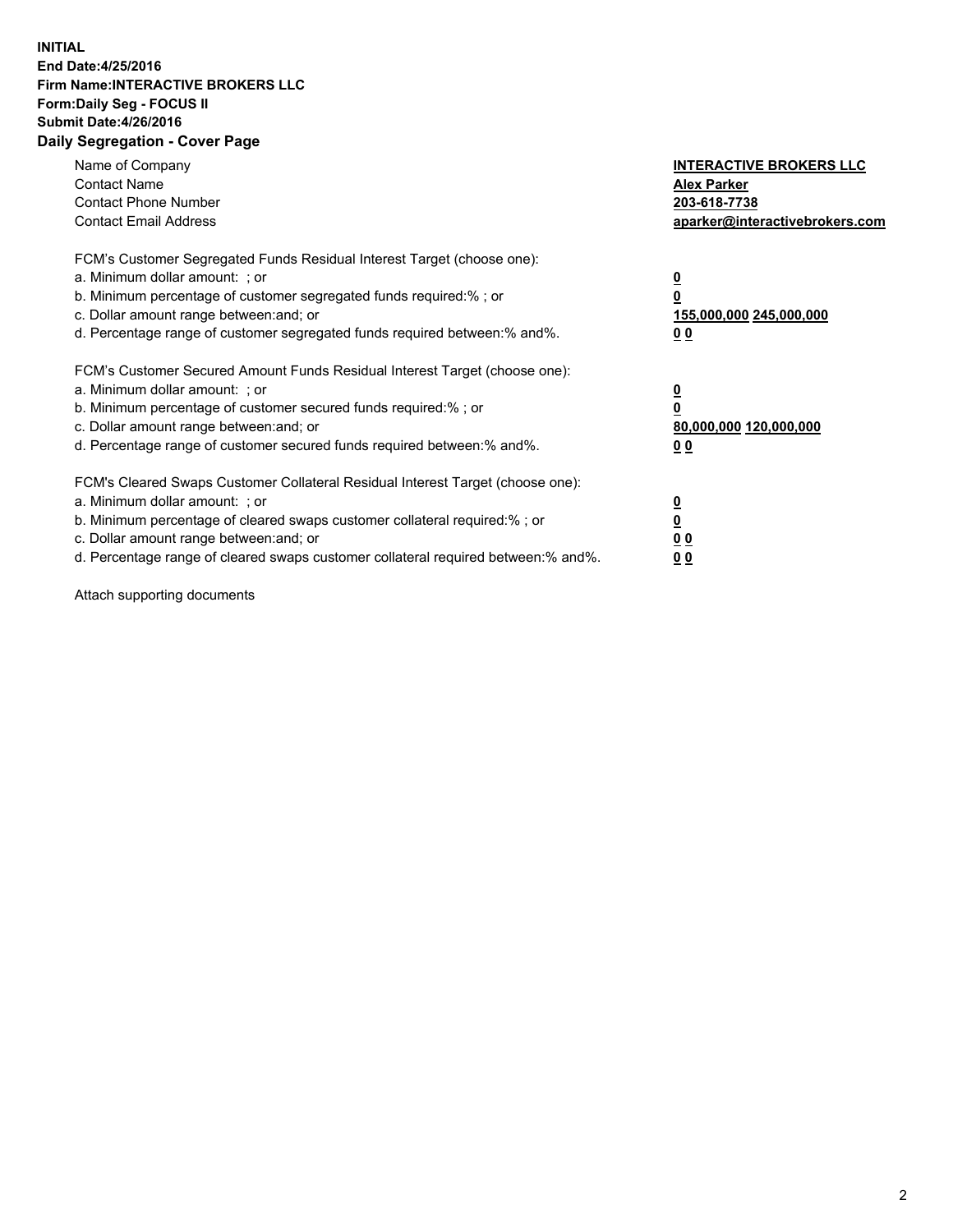## **INITIAL End Date:4/25/2016 Firm Name:INTERACTIVE BROKERS LLC Form:Daily Seg - FOCUS II Submit Date:4/26/2016 Daily Segregation - Secured Amounts**

|     | Foreign Futures and Foreign Options Secured Amounts                                         |                                   |
|-----|---------------------------------------------------------------------------------------------|-----------------------------------|
|     | Amount required to be set aside pursuant to law, rule or regulation of a foreign            | $0$ [7305]                        |
|     | government or a rule of a self-regulatory organization authorized thereunder                |                                   |
| 1.  | Net ledger balance - Foreign Futures and Foreign Option Trading - All Customers             |                                   |
|     | A. Cash                                                                                     | 314,056,964 [7315]                |
|     | B. Securities (at market)                                                                   | $0$ [7317]                        |
| 2.  | Net unrealized profit (loss) in open futures contracts traded on a foreign board of trade   | <u>-1,266,913</u> [7325]          |
| 3.  | Exchange traded options                                                                     |                                   |
|     | a. Market value of open option contracts purchased on a foreign board of trade              | 133,875 [7335]                    |
|     | b. Market value of open contracts granted (sold) on a foreign board of trade                | -288,520 [7337]                   |
| 4.  | Net equity (deficit) (add lines 1. 2. and 3.)                                               | 312,635,406 [7345]                |
| 5.  | Account liquidating to a deficit and account with a debit balances - gross amount           | 107,632 [7351]                    |
|     | Less: amount offset by customer owned securities                                            | 0 [7352] 107,632 [7354]           |
| 6.  | Amount required to be set aside as the secured amount - Net Liquidating Equity              | 312,743,038 [7355]                |
|     | Method (add lines 4 and 5)                                                                  |                                   |
| 7.  | Greater of amount required to be set aside pursuant to foreign jurisdiction (above) or line | 312,743,038 [7360]                |
|     | 6.                                                                                          |                                   |
|     | FUNDS DEPOSITED IN SEPARATE REGULATION 30.7 ACCOUNTS                                        |                                   |
| 1.  | Cash in banks                                                                               |                                   |
|     | A. Banks located in the United States                                                       | $0$ [7500]                        |
|     | B. Other banks qualified under Regulation 30.7                                              | 0 [7520] 0 [7530]                 |
| 2.  | Securities                                                                                  |                                   |
|     | A. In safekeeping with banks located in the United States                                   | 369,797,461 [7540]                |
|     | B. In safekeeping with other banks qualified under Regulation 30.7                          | 0 [7560] 369,797,461 [7570]       |
| 3.  | Equities with registered futures commission merchants                                       |                                   |
|     | A. Cash                                                                                     | $0$ [7580]                        |
|     | <b>B.</b> Securities                                                                        | $0$ [7590]                        |
|     | C. Unrealized gain (loss) on open futures contracts                                         | $0$ [7600]                        |
|     | D. Value of long option contracts                                                           | $0$ [7610]                        |
|     | E. Value of short option contracts                                                          | 0 [7615] 0 [7620]                 |
| 4.  | Amounts held by clearing organizations of foreign boards of trade                           |                                   |
|     | A. Cash                                                                                     | $0$ [7640]                        |
|     | <b>B.</b> Securities                                                                        | $0$ [7650]                        |
|     | C. Amount due to (from) clearing organization - daily variation                             | $0$ [7660]                        |
|     | D. Value of long option contracts                                                           | $0$ [7670]                        |
|     | E. Value of short option contracts                                                          | 0 [7675] 0 [7680]                 |
| 5.  | Amounts held by members of foreign boards of trade                                          |                                   |
|     | A. Cash                                                                                     | 64,192,938 [7700]                 |
|     | <b>B.</b> Securities                                                                        | $0$ [7710]                        |
|     | C. Unrealized gain (loss) on open futures contracts                                         | -2,363,616 [7720]                 |
|     | D. Value of long option contracts                                                           | 133,872 [7730]                    |
|     | E. Value of short option contracts                                                          | -288,514 [7735] 61,674,680 [7740] |
| 6.  | Amounts with other depositories designated by a foreign board of trade                      | $0$ [7760]                        |
| 7.  | Segregated funds on hand                                                                    | $0$ [7765]                        |
| 8.  | Total funds in separate section 30.7 accounts                                               | 431,472,141 [7770]                |
| 9.  | Excess (deficiency) Set Aside for Secured Amount (subtract line 7 Secured Statement         | 118,729,103 [7380]                |
|     | Page 1 from Line 8)                                                                         |                                   |
| 10. | Management Target Amount for Excess funds in separate section 30.7 accounts                 | 80,000,000 [7780]                 |
| 11. | Excess (deficiency) funds in separate 30.7 accounts over (under) Management Target          | 38,729,103 [7785]                 |
|     |                                                                                             |                                   |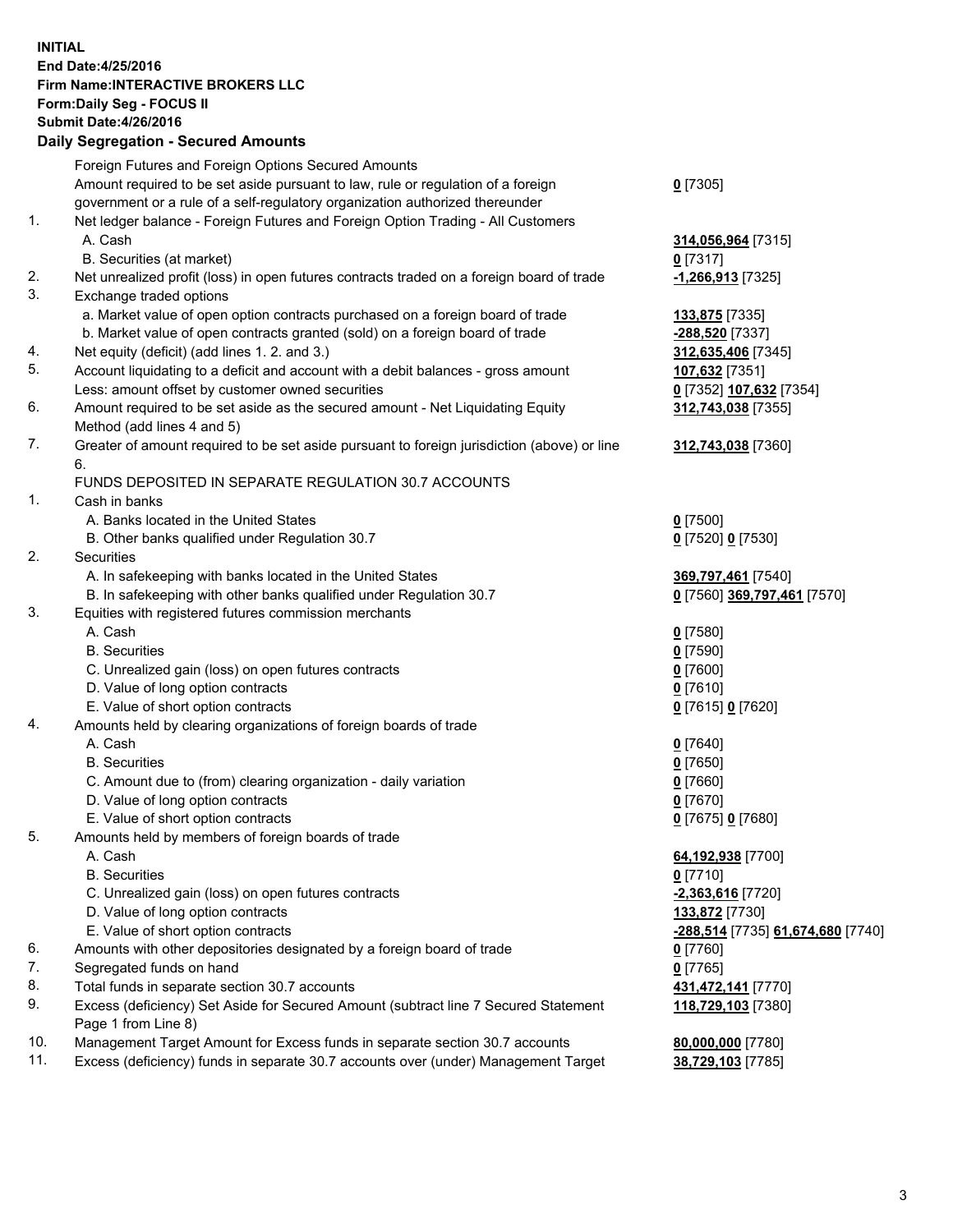**INITIAL End Date:4/25/2016 Firm Name:INTERACTIVE BROKERS LLC Form:Daily Seg - FOCUS II Submit Date:4/26/2016 Daily Segregation - Segregation Statement** SEGREGATION REQUIREMENTS(Section 4d(2) of the CEAct) 1. Net ledger balance A. Cash **2,769,945,729** [7010] B. Securities (at market) **0** [7020] 2. Net unrealized profit (loss) in open futures contracts traded on a contract market **-69,795,152** [7030] 3. Exchange traded options A. Add market value of open option contracts purchased on a contract market **113,023,839** [7032] B. Deduct market value of open option contracts granted (sold) on a contract market **-184,672,545** [7033] 4. Net equity (deficit) (add lines 1, 2 and 3) **2,628,501,871** [7040] 5. Accounts liquidating to a deficit and accounts with debit balances - gross amount **256,223** [7045] Less: amount offset by customer securities **0** [7047] **256,223** [7050] 6. Amount required to be segregated (add lines 4 and 5) **2,628,758,094** [7060] FUNDS IN SEGREGATED ACCOUNTS 7. Deposited in segregated funds bank accounts A. Cash **193,303,059** [7070] B. Securities representing investments of customers' funds (at market) **1,627,399,451** [7080] C. Securities held for particular customers or option customers in lieu of cash (at market) **0** [7090] 8. Margins on deposit with derivatives clearing organizations of contract markets A. Cash **114,940,995** [7100] B. Securities representing investments of customers' funds (at market) **981,016,833** [7110] C. Securities held for particular customers or option customers in lieu of cash (at market) **0** [7120] 9. Net settlement from (to) derivatives clearing organizations of contract markets **-14,129,485** [7130] 10. Exchange traded options A. Value of open long option contracts **112,999,919** [7132] B. Value of open short option contracts **-184,648,409** [7133] 11. Net equities with other FCMs A. Net liquidating equity **0** [7140] B. Securities representing investments of customers' funds (at market) **0** [7160] C. Securities held for particular customers or option customers in lieu of cash (at market) **0** [7170] 12. Segregated funds on hand **0** [7150] 13. Total amount in segregation (add lines 7 through 12) **2,830,882,363** [7180] 14. Excess (deficiency) funds in segregation (subtract line 6 from line 13) **202,124,269** [7190] 15. Management Target Amount for Excess funds in segregation **155,000,000** [7194] 16. Excess (deficiency) funds in segregation over (under) Management Target Amount Excess **47,124,269** [7198]